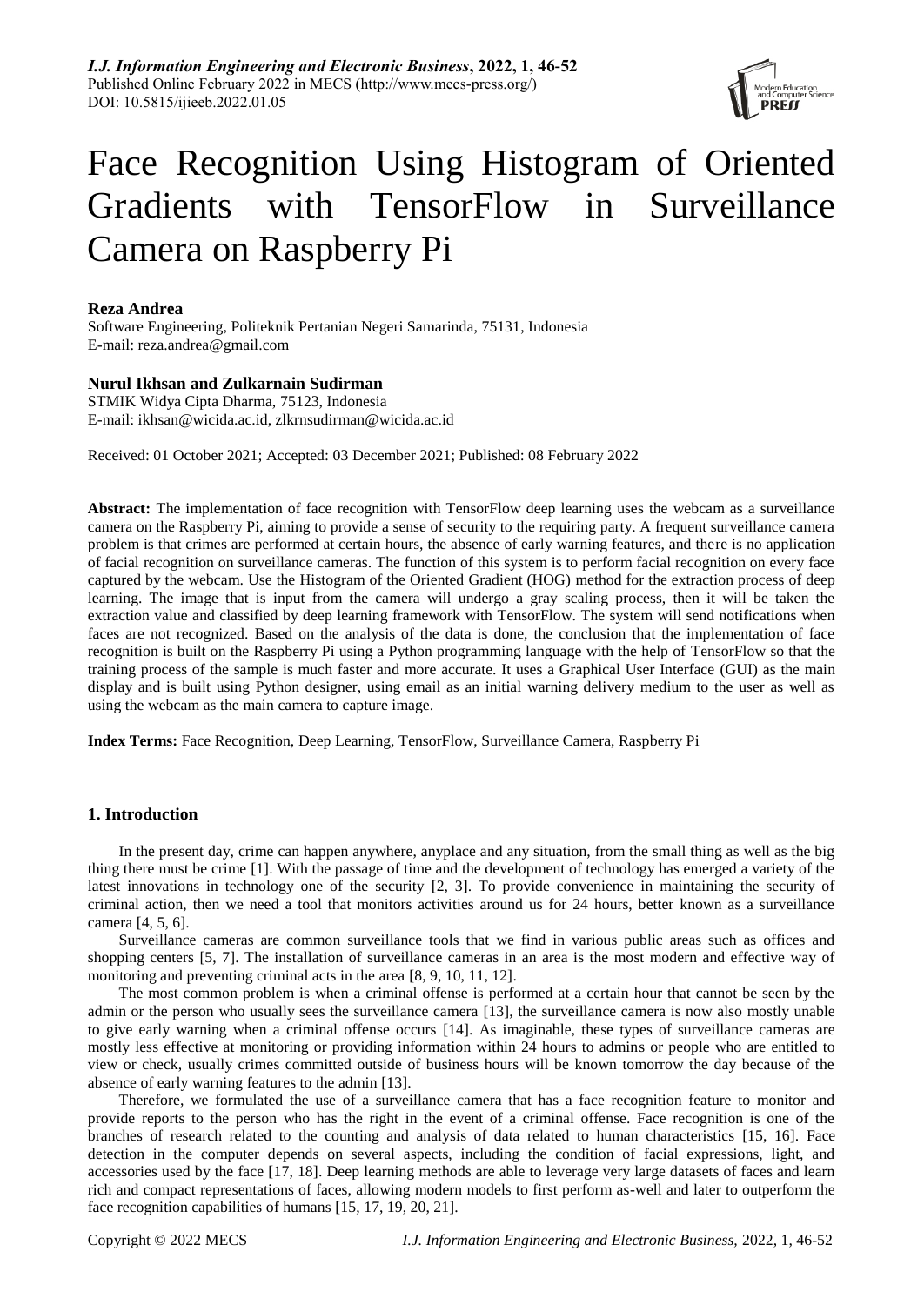As additional security, we gave the idea of facial recognition to make this surveillance camera safer. Several kinds of surveillance cameras can be used and can be connected with Raspberry Pi. Raspberry Pi is a Single Board Computer (SBC) that is quite popular although there are some other SBCS [22, 23, 24], there are BeagleBone, Intel Galileo, PandaBoard, CubieBoard, and others. Raspberry Pi is usually abbreviated with RASPI or RPi [23]. The function of this system is to perform facial recognition on every face captured by the camera. Use the Histogram of the Oriented Gradient (HOG) method for the extraction process of deep learning. A HOG is a feature descriptor generally used for object detection [25, 26]. HOG are widely known for their use in pedestrian detection [27]. A HOG relies on the property of objects within an image to possess the distribution of intensity gradients or edge directions [28, 29]. The image that is input from the camera will undergo a gray scaling process, then it will be taken the extraction value and classified by deep learning framework with TensorFlow. The system will send notifications when faces are not recognized. This paper aims to contribute with this surveillance camera can help the community or agencies in monitoring and give reports to the right direction.

### **2. Literature Review**

Surveillance cameras, or security cameras, are video cameras used for the purpose of observing an area. They are often connected to a recording device or IP network, and may be watched by a security guard or law enforcement officer[7]. The most common problem is when a criminal offense is performed at a certain hour that cannot be seen by the admin or the person who usually sees the surveillance camera [14]. In this paper we combine security cameras with AI face recognition. A technology capable of identifying or verifying a subject through an image, video or any audiovisual element of his face [17,18]. Face recognition is a broad problem of identifying or verifying people in photographs and videos, and the deep learning models first approached then exceeded human performance for face recognition tasks [15,20]. This process can be seen in Fig. 1, some of the most direct benefits that deep learning algorithms can bring include achieving comparable or even better-than-human pattern recognition accuracy, strong antiinterference capabilities and the ability to classify and recognize thousands of features. With deep learning technology, the average accuracy of face recognition increases significantly.



Fig.1. Deep Learning in Facial Recognition Cameras

# **3. Research Method**

Fig.2 shows, the diagram block on this face recognition device. Raspberry Pi as a control center to handle input and output data on the system and works as a center where orders from users are received. The webcam functions to take data samples or in this case, sample photos to be given to the face dataset process. Also, the webcam functions as face recognition. The face dataset serves to take samples of people's faces that will be recognized and send the results of the face dataset to the Raspberry Pi as a reference for facial recognition.

Before the facial recognition, the sample photos obtained will be carried out first training and the training results will be stored in a file that has been provided. Face recognition functions to capture the face on the webcam and will be processed directly to the raspberry pi, then the raspberry pi will recognize whether the face that has been processed matches the existing sample. The internet functions as a medium for sending emails to admins or users. Notifications sent via the internet are direct. And the last, Email functions to receive notification alerts when an unrecognized face, a face that is not recognized in the photo by the webcam, is then sent to the user as proof that an unknown person enters the room.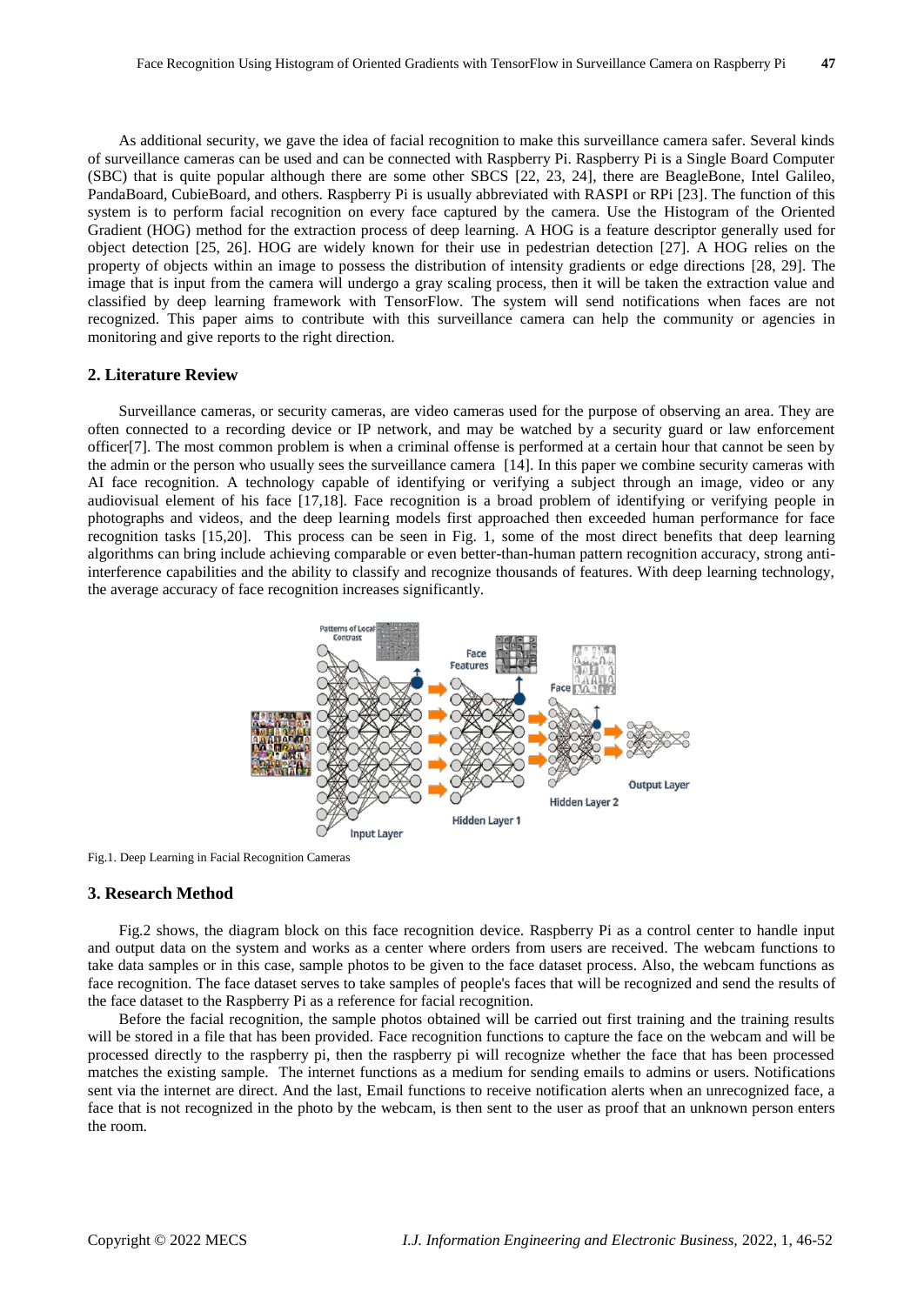

Fig.2. Block diagram process surveillance camera on Raspberry Pi.

#### **4. Result and Discussion**

Fig.3 shows, face recognition schemes with webcams and RPi. The schema of this block explains all the functions of the ports used on the Raspberry Pi. USB Power port functions to connect the raspberry pi to the electricity so that it can turn on the raspberry pi. HDMI port functions to connect the monitor with Raspberry Pi so that the GUI display from Raspbian can be executed. USB Port 1 functions to connect the raspberry pi and keyboard so that it can receive text input from the user. USB Port 2 functions to connect the raspberry pi and mouse to make it easier for users to move the cursor. USB Port 3 functions to connect a raspberry pi and a webcam to retrieve the dataset and process facial recognition.



Fig.3. Port diagram of surveillance camera on Raspberry Pi.

Fig. 4. explains about the outstretched flow in the main system of this tool, in this facial recognition tool the first process that is executed is to open the interface that has been provided, in this case, is the Graphical User Interface. After opening the admin interface then have to choose three functions, among them, the face register function, facial training function, and facial recognition function.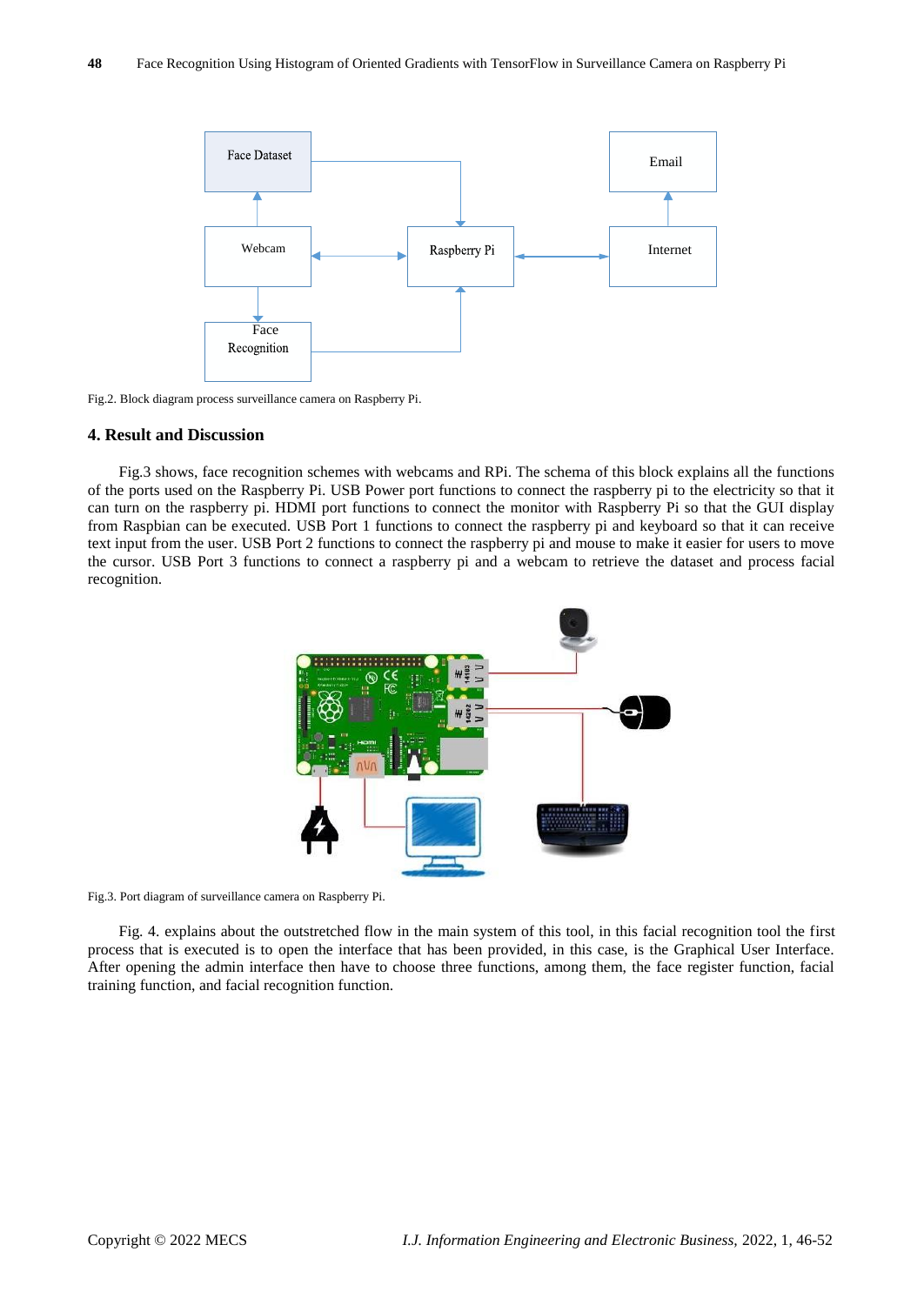

Fig.4. System Flowchart in facial recognition tool

Fig. 5.(a) describes, how to process when the face list function is executed. After the admin selects this function then the process is continued by running the face sampling process, after the sample is obtained then the sample is stored into the storage directory in this case is the dataset directory. Flowchart in Fig. 4.(b) explains how the process when facial training do. The first process after the admin selects this function is to take a sample of the face that has been stored in the dataset directory, then perform the training process with the Histogram Of Oriented Gradient (HOG) method, then save it into the encodings file for later as a facial recognition reference.





To access the interface of this device, the user must be connected directly to the Raspberry Pi, because the application is stored in the directory of the Raspberry Pi can be seen in the Fig. 6 (a). In the application or interface above there are 3 functions, the first is the function of registering faces which are used to take face samples from new users who will be taken so that the next process can be carried out. Second, the training sample function is used to run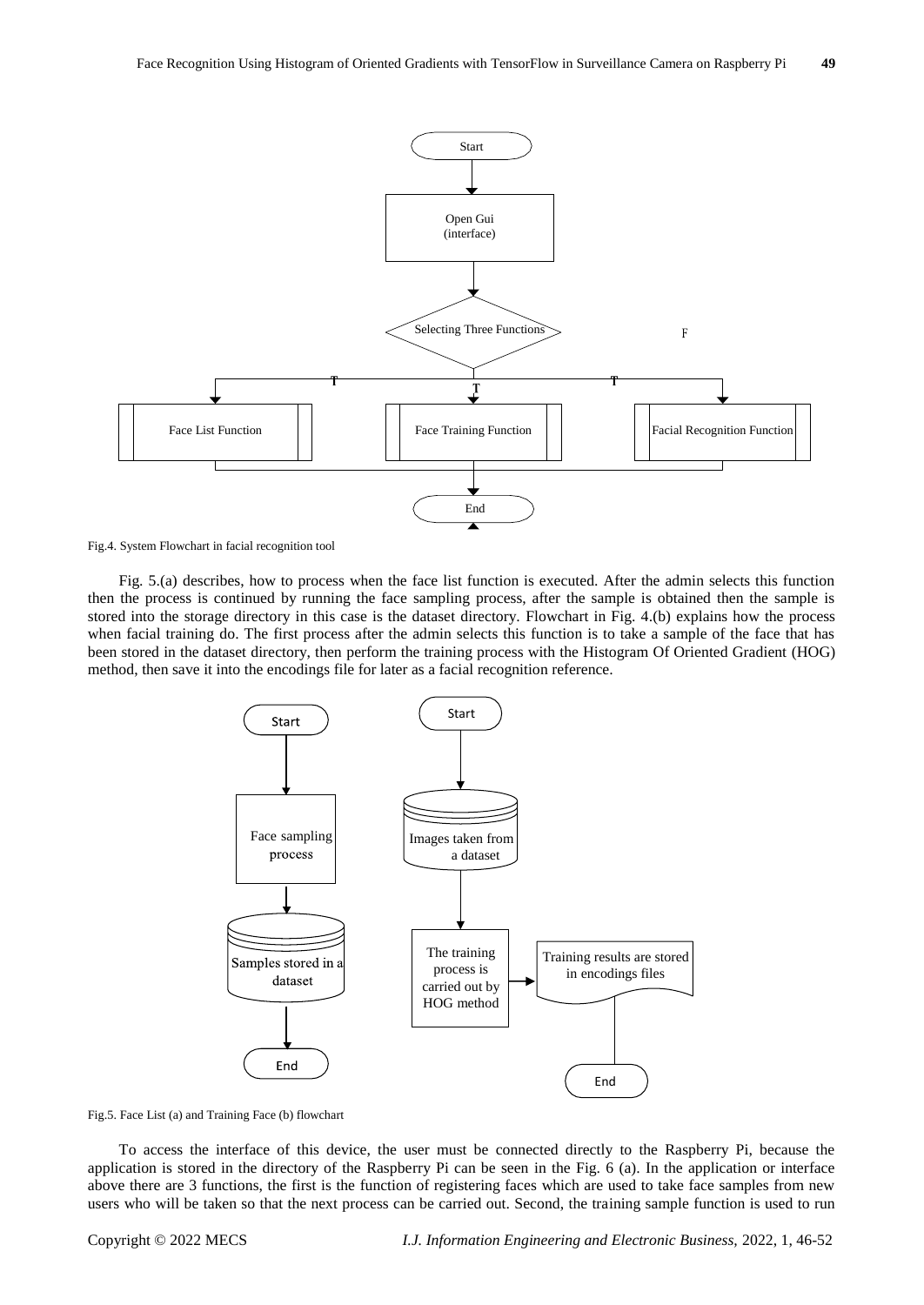the facial feature extraction algorithm using the Histogram of Oriented Gradient algorithm. The third is the facial recognition function. It is used to run the facial recognition process by utilizing the extraction results from the methods that were previously used during the training sample process.

Fig. 6.(b) shows, user registers a face on the system. The system here is tasked with detecting the face frame in the process window that has been provided, in this case, the process window is displayed on the Raspbian terminal after the face samples totaling 50 samples are obtained, then the samples are stored in the directory on raspberry pi, and stored based on the name of the sample in each files, to facilitate the training process and separate samples from one sample to another.



Fig.6. Application interface (a) main menu and (b) sampling process on register menu

The samples that have been stored are 50 samples so that later the facial recognition process will be stronger and the facial extraction process will be much more detailed. The sample obtained was then converted into grayscale form to make it easier to find the extraction feature

Training and recognition process presented in Fig. 7. Fig.7.(a) explains how the system describes when running training on the sample. How is the extraction process from the image or sample obtained, The extraction process uses the Histogram of Oriented Gradients (HOG) method and the extraction request process requires a TensorFlow environment which is then stored in the encodings file. Fig. 7 (b) describes and shows how the system performs facial recognition. In this process, the TensorFlow method used in this case is Similarity Detection, which functions to compare the extraction results and the image captured on the webcam. If the face is known, it will display the label or username based on the folder stored in the dataset directory



Fig.7. Training and recognition process, (a) training the image sample (b) face recognition process

Fig.8. shows, process when face is not recognized. In this process, the TensorFlow method also runs in this case Similarity Detection functions to compare the extraction results with the image results obtained via webcam. If the face is not recognized, then the system labeled on the face frame with unknown information and also on the terminal page displays the text "Process Sending an email " and the next process is to send an email to the registered user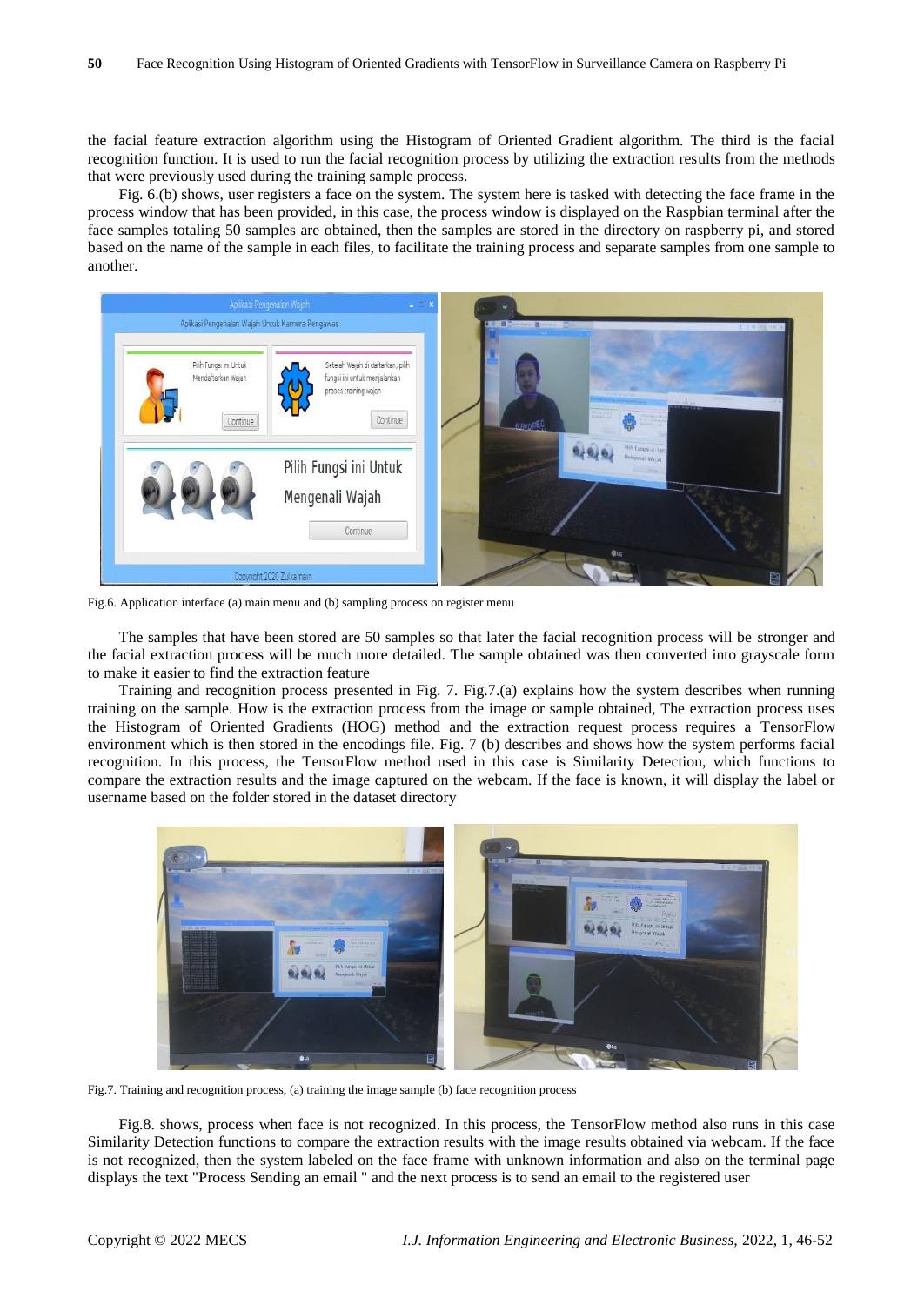

Fig.8. Email notification to admin, when user's face isn't recognized

#### **5. Conclusion**

Developing face recognition tool with TensorFlow using a webcam as a surveillance camera, it takes three main sub- processes, namely a webcam as input, Raspberry Pi as the control center, and email as an output for initial warnings to users. TensorFlow from Google is used as a virtual environment software so that the training process is much faster and can be run easily. In this tool, the communication between the user and the device uses a Graphical User Interface (GUI) and internet media, so that notifications can be received anywhere. The image that is input from the camera will undergo a gray scaling process, then it will be taken the extraction value and classified by deep learning framework with TensorFlow. The system will send notifications when faces are not recognized. Provide more security to users because there is an early warning feature when a crime occurs, in this case when the face is unknown

### **References**

- [1] A. Roman-Urrestarazu, J. Yang, R. Robertson, A. McCallum, C. Gray, M. McKee and J. Middleton, "Brexit threatens the UK's ability to tackle illicit drugs and organised crime: What needs to happen now?," Health Policy, vol. 123, no. 6, pp. 521-525, 2019.
- [2] D. Lim and V. Ferguson, "Conscious Decoupling: The Technology Security Dilemma," 2020.
- [3] K. Seungshik, IOT IOT equipment certification system utilizing security technology, 2019.
- [4] C. Chen, R. Surette and M. Shah, "Automated monitoring for security camera networks: promise from computer vision labs," Security Journal, pp. 1-21, 2020.
- [5] K. Sunhui, MANLESS SECURITY SYSTEM OF APARTMENT HOUSE, 2019.
- [6] Z. Tiantian, M. Xianglong and L. Gen, Intelligent electronic security door, 2019.
- [7] W. Yongli, Method for navigating store in shopping mall, computer device, and readable storage medium, 2019.
- [8] F. Dexter, J. Ledolter, R. H. Epstein and R. W. Loftus, "Importance of operating room case scheduling on analyses of observed reductions in surgical site infections from the purchase and installation of capital equipment in operating rooms.," American Journal of Infection Control, vol. 48, no. 5, pp. 566-572, 2020.
- [9] S. Gómez, D. Mejía and S. Tobón, "The Deterrent Effect of Surveillance Cameras on Crime," Journal of Policy Analysis and Management, 2021.
- [10] D. V. G. S. Rao and V. Rajeswaramma, "Installation of Surveillance Cameras at Airport Terminals," , 2017.
- [11] S. Tobón, S. Gómez and D. Mejía, "The Deterrent Effect of Surveillance Cameras on Crime," Documentos de Trabajo CIEF, 2020.
- [12] P. M. Hee, Surveillance camera assembly and method for installing the same, 2019.
- [13] A. Zarrinmehr, M. Meshkani and S. Seyedabrishami, "Surveillance camera location problem for route-flow observation in urban transportation networks: bi-level formulation and solution algorithm," International Journal of Systems Science: Operations & Logistics, vol. 5, no. 4, pp. 327-338, 2018.
- [14] W. W. Z. Wilman and P. C. Yuen, "Very low resolution face recognition problem," in 2010 Fourth IEEE International Conference on Biometrics: Theory, Applications and Systems (BTAS), 2010.
- [15] L. Shengli, P. Wei, Z. Shihao, X. Jiaqi, F. Xuemei and P. Wenwen, Feature Multiplexing-Based Face Recognition Method, 2020.
- [16] R. Min, S. Xu and Z. Cui, "Single-Sample Face Recognition Based on Feature Expansion," IEEE Access, vol. 7, pp. 45219- 45229, 2019.
- [17] S. Gong, Y. Shi, N. D. Kalka and A. K. Jain, "Video Face Recognition: Component-wise Feature Aggregation Network (C-FAN)," in 2019 International Conference on Biometrics (ICB), 2019.
- [18] C. Zongjie and X. Shengping, Single-sample face recognition method based on feature expansion, 2019.